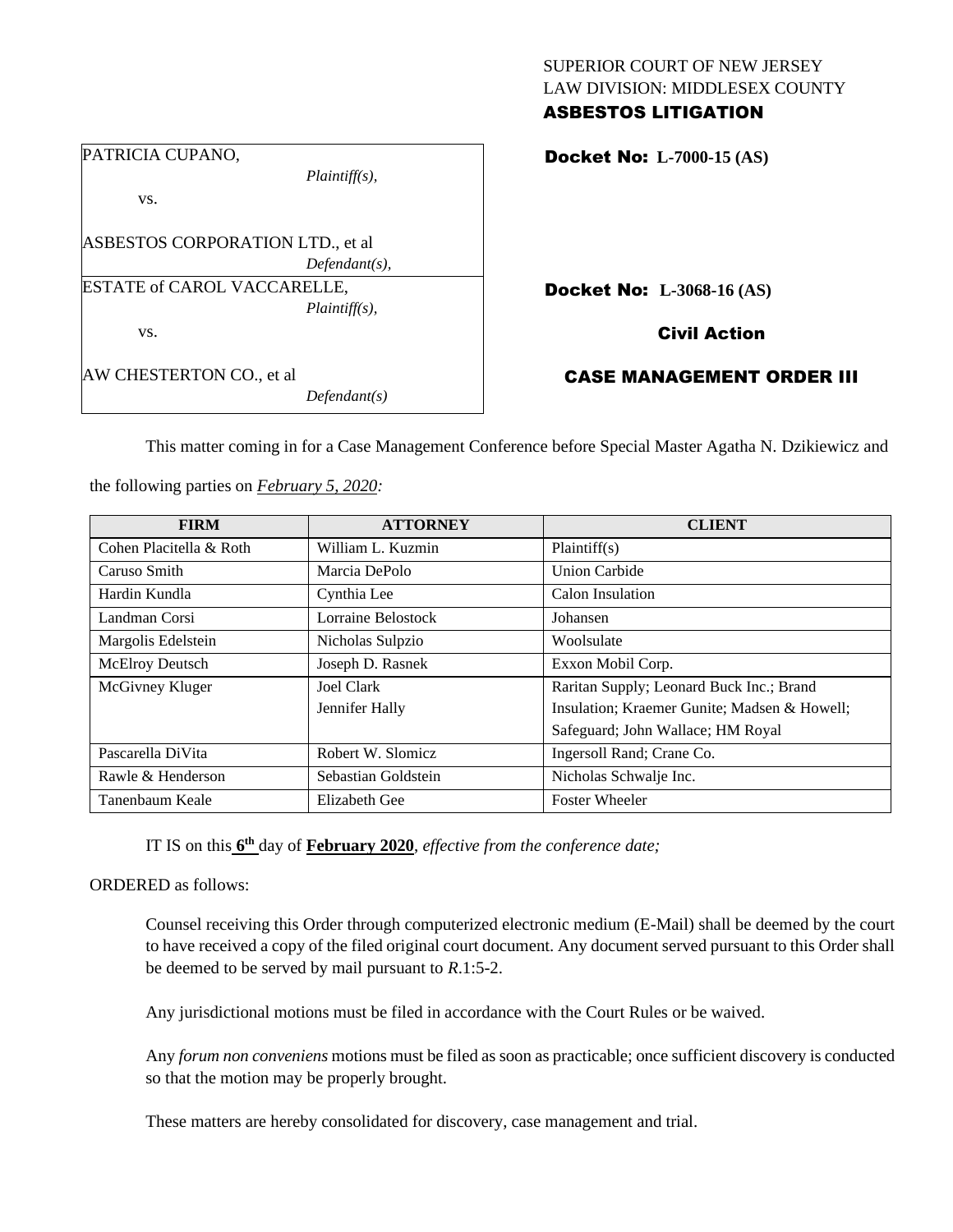# **DISCOVERY**

- March 16, 2020 Fact discovery, including depositions, shall be completed by this date. Plaintiff's counsel shall contact the Special Master within one week of this deadline if all fact discovery is not completed.
- March 16, 2020 Depositions of corporate representatives shall be completed by this date.

## **EARLY SETTLEMENT**

April 9, 2020 Settlement demands shall be served on all counsel and the Special Master by this date.

# **MEDICAL EXPERT REPORT**

| April 30, 2020 | Plaintiff shall serve medical expert reports by this date.                                                                                                                                                                                               |
|----------------|----------------------------------------------------------------------------------------------------------------------------------------------------------------------------------------------------------------------------------------------------------|
| April 30, 2020 | Upon request by defense counsel, plaintiff is to arrange for the transfer of pathology specimens<br>and x-rays, if any, by this date.                                                                                                                    |
| July 31, 2020  | Defendants shall identify its medical experts and serve medical reports, if any, by this date. In<br>addition, defendants shall notify plaintiff's counsel (as well as all counsel of record) of a<br>joinder in an expert medical defense by this date. |

## **LIABILITY EXPERT REPORTS**

| April 30, 2020 | Plaintiff shall identify its liability experts and serve liability expert reports by this date or<br>waive any opportunity to rely on liability expert testimony. |
|----------------|-------------------------------------------------------------------------------------------------------------------------------------------------------------------|
| July 31 2020   | Defendants shall identify its liability experts and serve liability expert reports if any by this                                                                 |

shall identify its liability experts and serve liability expert reports, if any, by this date or waive any opportunity to rely on liability expert testimony.

#### **SUMMARY JUDGMENT MOTION PRACTICE**

| May 8, 2020 | Plaintiff's counsel shall advise, in writing, of intent not to oppose motions by this date. |  |  |  |
|-------------|---------------------------------------------------------------------------------------------|--|--|--|
|-------------|---------------------------------------------------------------------------------------------|--|--|--|

- May 22, 2020 Summary judgment motions shall be filed no later than this date.
- June 19, 2020 Last return date for summary judgment motions.

## **ECONOMIST EXPERT REPORTS**

- April 30, 2020 Plaintiff shall identify its expert economists and serve expert economist report(s), if any, by this date or waive any opportunity to rely on economic expert testimony.
- July 31, 2020 Defendants shall identify its expert economists and serve expert economist report(s), if any, by this date or waive any opportunity to rely on economic expert testimony.

### **EXPERT DEPOSITIONS**

August 28, 2020 Expert depositions shall be completed by this date. To the extent that plaintiff and defendant generic experts have been deposed before, the parties seeking that deposition in this case must file an application before the Special Master and demonstrate the necessity for that deposition.

 $\_$  , and the set of the set of the set of the set of the set of the set of the set of the set of the set of the set of the set of the set of the set of the set of the set of the set of the set of the set of the set of th